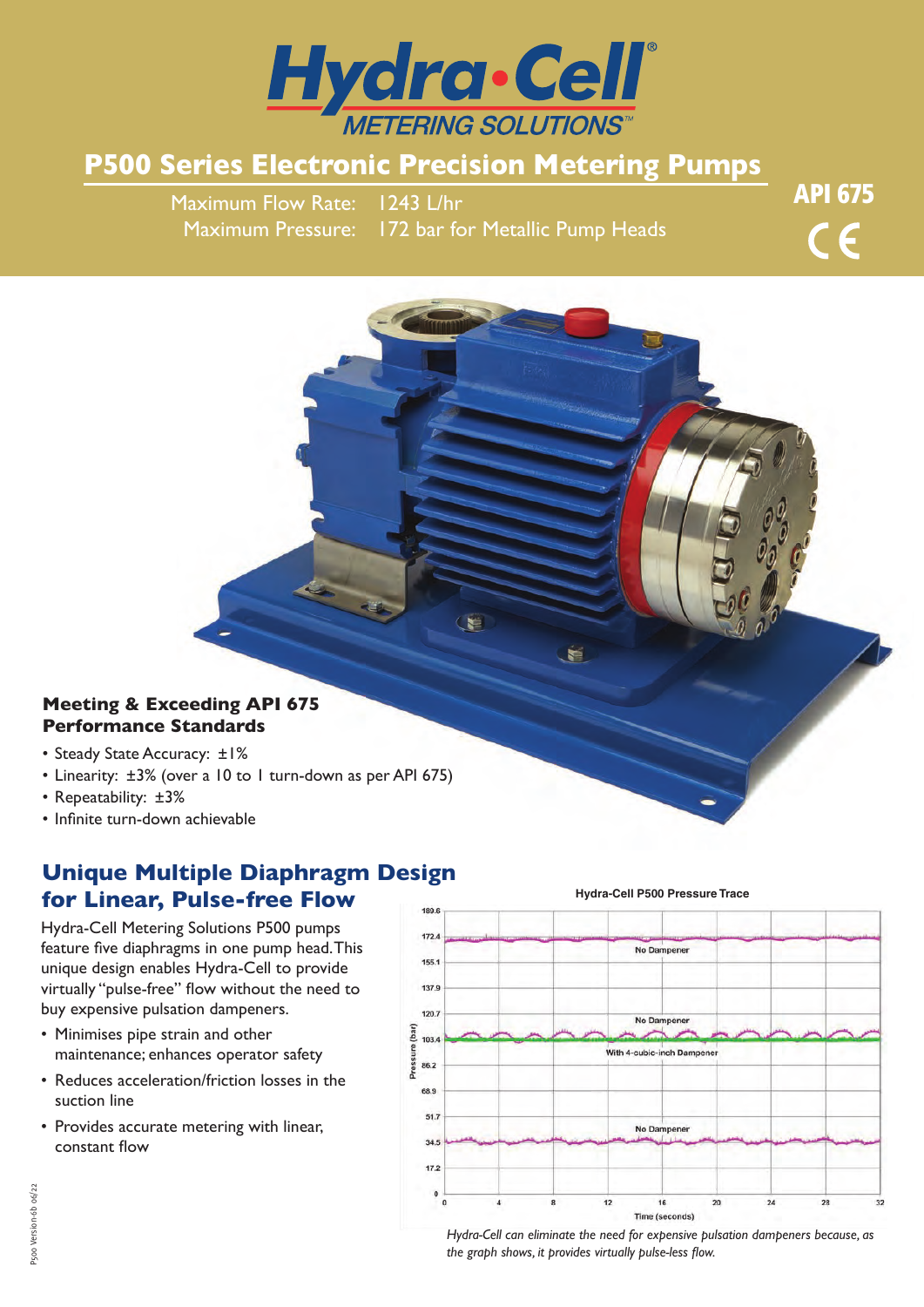

## **Performance - Flow Capacities and Pressure Ratings**

For Synchronous Speed, Self-cooled Motors L/hr Maximum Flow at Designated Pressure  $rs$ Ratio

| L/hr Metallic Pump Heads Only<br>103 Bar<br>7 Bar<br>34 Bar<br>172 Bar |        |       | Pump<br><b>RPM</b> | Gear<br>Ratio | Motor<br><b>RPM</b> |      |
|------------------------------------------------------------------------|--------|-------|--------------------|---------------|---------------------|------|
| 55.1                                                                   | 53.5   | 49.7  | 45.6               | 25            | 60:1                |      |
| 66.2                                                                   | 64.4   | 60.3  | 55.8               | 30            | 50:1                |      |
| 83.2                                                                   | 81.2   | 76.3  | 71.5               | 37.5          | 40:1                |      |
| 111.3                                                                  | 108.7  | 102.9 | 97.2               | 50            | 30:1                |      |
| 133.7                                                                  | 130.8  | 124.2 | 117.7              | 60            | 25:1                | 1500 |
| 167.3                                                                  | 163.9  | 156.1 | 148.5              | 75            | 20:1                |      |
| 223.3                                                                  | 219.1  | 209.3 | 199.8              | 100           | 15:1                |      |
| 335.3                                                                  | 329.5  | 315.7 | 302.4              | 150           | 10:1                |      |
| 447.3                                                                  | 439.8  | 422.0 | 405.1              | 200           | 7.5:1               |      |
| 671.4                                                                  | 660.1  | 634.8 | N/A                | 300           | 5:1                 |      |
| 895.4                                                                  | 881.3  | N/A   | N/A                | 400           | 7.5:1               |      |
| 1343.5                                                                 | 1322.7 | N/A   | N/A                | 600           | 5:1                 | 3000 |

Required Motor kW

| 0.18 | マラ            |  |  |
|------|---------------|--|--|
|      | $\mathcal{D}$ |  |  |

## For 10:1 Turndown, Self-cooled Motors

L/hr Maximum Flow at Designated Pressure

| L/hr Metallic Pump Heads Only<br>Bar<br>34 Bar<br>103 Bar<br>172 Bar<br>7 |       |       | Pump<br><b>RPM</b> | Gear<br>Ratio | Motor<br><b>RPM</b> |      |
|---------------------------------------------------------------------------|-------|-------|--------------------|---------------|---------------------|------|
| 55.1                                                                      | 53.5  | 49.7  | 45.6               | 25            | 60:1                |      |
| 66.2                                                                      | 64.4  | 60.3  | 55.8               | 30            | 50:1                |      |
| 83.2                                                                      | 81.2  | 76.3  | 71.5               | 37.5          | 40:1                |      |
| 111.3                                                                     | 108.7 | 102.9 | 97.2               | 50            | 30:1                |      |
| 133.7                                                                     | 130.8 | 124.2 | 117.7              | 60            | 25:1                | 1500 |
| 167.3                                                                     | 163.9 | 156.1 | 148.5              | 75            | 20:1                |      |
| 223.3                                                                     | 219.1 | 209.3 | 199.8              | 100           | 15:1                |      |
| 335.3                                                                     | 329.5 | 315.7 | N/A                | 150           | 10:1                |      |
| 447.3                                                                     | 439.8 | 422.0 | N/A                | 200           | 7.5:1               |      |
| 671.4                                                                     | 660.1 | N/A   | N/A                | 300           | 5:1                 |      |
| 895.4                                                                     | N/A   | N/A   | N/A                | 400           | 7.5:1               |      |
| 1343.5                                                                    | N/A   | N/A   | N/A                | 600           | 5:1                 | 3000 |

## Required Motor kW

Required Motor kW

|  | 1.1 - |  |  |
|--|-------|--|--|
|  |       |  |  |

#### **Notes:**

- 1. The motor kW are based on ambient temperature conditions up to 40˚C. For ambient temperatures above 40˚C, please contact Wanner International.
- 2. Capacity data is shown for pumps with elastomeric diaphragms. Contact factory for performance characteristics of pumps with PTFE diaphragms.
- 3. Contact factory for performance specifications.
- 4. Based on using IE2 motors.
- 5. For intermittent or reduced pressure duties, please contact Wanner International.

#### **Notes:**

- 1. The motor kW are based on ambient temperature conditions up to 25˚C. For ambient temperatures above 25˚C, Force-cooled Motors may be required. Please contact Wanner International.
- 2. Capacity data is shown for pumps with elastomeric diaphragms. Contact factory for performance characteristics of pumps with PTFE diaphragms.
- 3. Contact factory for performance specifications.
- 4. Based on using IE2 motors.
- 5. For intermittent or reduced pressure duties, please contact Wanner International.

See Page 6 for **Electronic Flow Rate Controller**.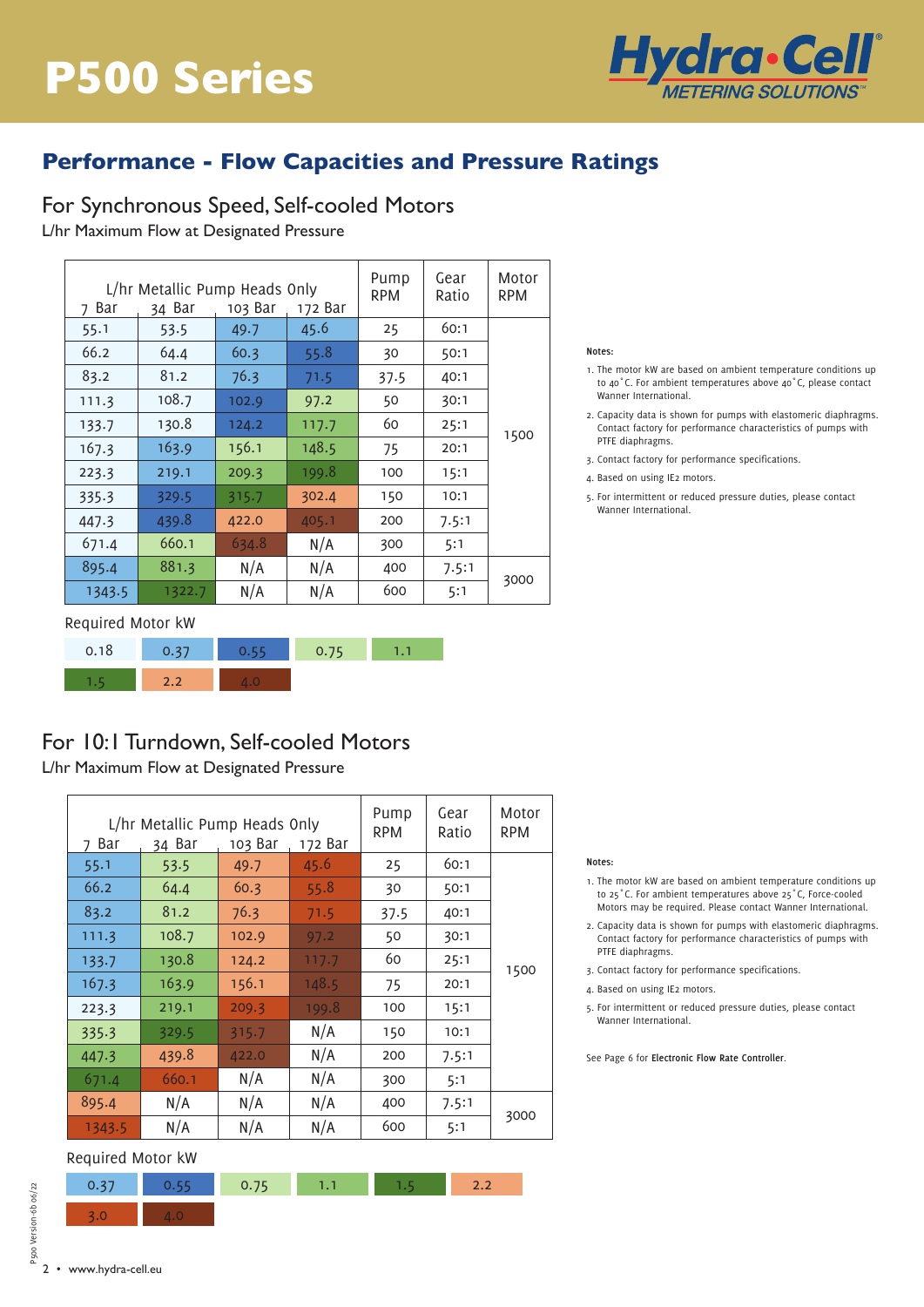# **P500 Series**



# **Specifications**

| Diaphragms per Liquid End                   | 5                                             |  |  |
|---------------------------------------------|-----------------------------------------------|--|--|
| <b>Flow Control</b>                         | Electronic variable speed drive               |  |  |
| <b>Maximum Discharge Pressure</b>           |                                               |  |  |
| Metallic Heads:                             | 172 har                                       |  |  |
| <b>Maximum Inlet Pressure</b>               | 34 har                                        |  |  |
| <b>Maximum Liquid Operating Temperature</b> |                                               |  |  |
| Metallic Heads:                             | 121°C - Consult factory for correct component |  |  |
|                                             | selection for temperatures greater 71 °C.     |  |  |
| <b>Maximum Solids Size</b> 500 microns      |                                               |  |  |
| <b>Inlet Port</b>                           | 1-1/4 inch BSPT                               |  |  |
| <b>Discharge Port</b>                       | 3/4 inch BSPT                                 |  |  |
| <b>Shaft Rotation</b>                       | Reverse (bi-directional)                      |  |  |
| <b>Oil Capacity</b>                         | 2.1 litres                                    |  |  |
| <b>Weight (less motor)</b>                  |                                               |  |  |
| Metallic Heads:                             | 88.5 kg                                       |  |  |
| <b>Dimensions (less motor)</b>              |                                               |  |  |
| Metallic Heads:                             | 368.3 mm W x 609.6 mm D x 353.1 mm H          |  |  |

# **Representative Drawings (mm)**

Metallic Pump Heads





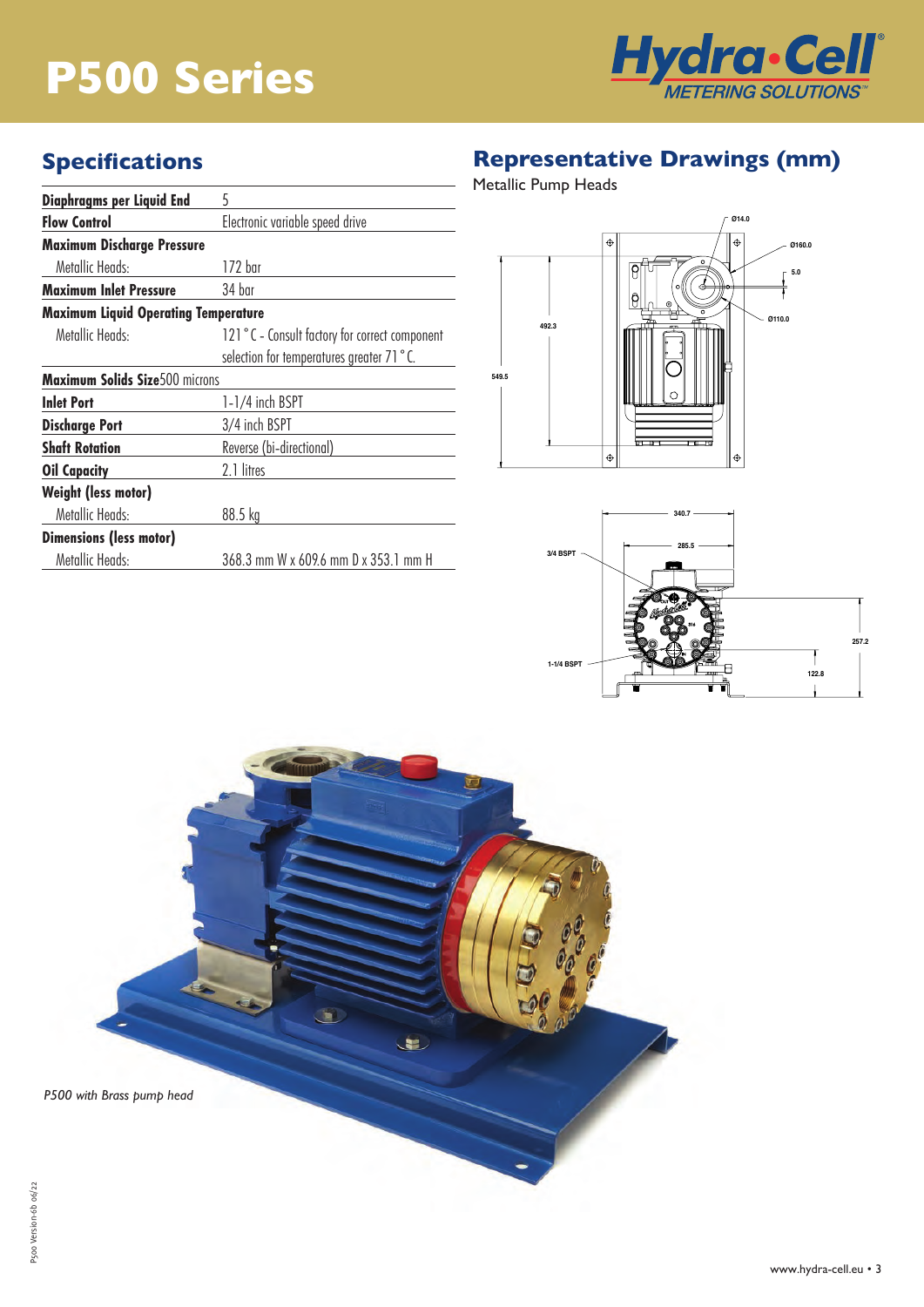

## **Pump Ordering Information**

A complete pump order number contains 13 digits based on the specified pump materials listed below. Contact your Hydra-Cell sales representative for accompanying motor drive options.



### **Pump Model Size (Digits 1-4)**

| <b>P500</b>                   | For all P500 Pumps (Non Kel-Cell)                                     |                                                |       |                           |  |
|-------------------------------|-----------------------------------------------------------------------|------------------------------------------------|-------|---------------------------|--|
| <b>Pump Version (Digit 5)</b> |                                                                       | <b>Gearbox Ratio (Digits 10-12) IEC Motors</b> |       |                           |  |
| N                             | NPT Ports (NEMA motors only)                                          | A60                                            | 60:1  | (71 B5 Motor Frame)       |  |
| M                             | BSPT Ports (IEC motors only)                                          | <b>B60</b>                                     | 60:1  | (80 B5 Motor Frame)       |  |
|                               | Pump Head / Retainer Material (Digit 6)                               | A50                                            | 50:1  | (71 B5 Motor Frame)       |  |
| B                             | Brass / Hastelloy C                                                   | <b>B50</b>                                     | 50:1  | (80 B5 Motor Frame)       |  |
| S                             | 316L Stainless Steel / Hastelloy C                                    | A40                                            | 40:1  | (71 B5 Motor Frame)       |  |
| т                             | Hastelloy C / Hastelloy C                                             | <b>B40</b>                                     | 40:1  | (80 B5 Motor Frame)       |  |
|                               | Diaphragm & O-ring Material / Oil (Digit 7)                           | A30                                            | 30:1  | (71 B5 Motor Frame)       |  |
| A                             | Aflas / PTFE o-ring (Synthetic oil)                                   | <b>B30</b>                                     | 30:1  | (80 B5 Motor Frame)       |  |
| G                             | FKM (Standard oil)                                                    | <b>B25</b>                                     | 25:1  | (80 B5 Motor Frame)       |  |
| S                             | FKM (Food-contact oil)                                                | C <sub>25</sub>                                | 25:1  | (90 B5 Motor Frame)       |  |
| X                             | FKM (Synthetic oil)                                                   | <b>B20</b>                                     | 20:1  | (80 B5 Motor Frame)       |  |
| т                             | Buna-N (Standard oil)                                                 | C20                                            | 20:1  | (90 B5 Motor Frame)       |  |
| F                             | Buna-N (Food-contact oil)                                             | <b>B15</b>                                     | 15:1  | (80 B5 Motor Frame)       |  |
| Υ                             | Buna-N (Synthetic oil)                                                | C <sub>15</sub>                                | 15:1  | (90 B5 Motor Frame)       |  |
|                               | Check Valve Material (Digits 8-9) (Valve Spring / Valve Seat / Valve) | <b>B10</b>                                     | 10:1  | (80 B5 Motor Frame)       |  |
| SS                            | Elgiloy / Nitronic 50 / Nitronic 50                                   | C10                                            | 10:1  | (90 B5 Motor Frame)       |  |
| ΤT                            | Hastelloy C / Hastelloy C / Hastelloy C                               | D <sub>10</sub>                                | 10:1  | (100/112 B14 Motor Frame) |  |
| <b>SD</b>                     | Elgiloy / Tungsten Carbide / Tungsten Carbide                         | <b>B07</b>                                     | 7.5:1 | (80 B5 Motor Frame)       |  |
| TD                            | Hastelloy C / Tungsten Carbide / Tungsten Carbide                     | CO <sub>7</sub>                                | 7.5:1 | (90 B5 Motor Frame)       |  |
|                               |                                                                       | <b>D07</b>                                     | 7.5:1 | (100/112 B14 Motor Frame) |  |
|                               |                                                                       | <b>DOC</b>                                     | E.1   | $(0 \cap DE$ Motor Eramo) |  |

| BZ5                          | 25.T  | (80 B5 MOTOR FRAME)                                                                    |
|------------------------------|-------|----------------------------------------------------------------------------------------|
| C25                          | 25:1  | (90 B5 Motor Frame)                                                                    |
| <b>B20</b>                   | 20:1  | (80 B5 Motor Frame)                                                                    |
| C20                          | 20:1  | (90 B5 Motor Frame)                                                                    |
| <b>B15</b>                   | 15:1  | (80 B5 Motor Frame)                                                                    |
| C <sub>15</sub>              | 15:1  | (90 B5 Motor Frame)                                                                    |
| <b>B10</b>                   | 10:1  | (80 B5 Motor Frame)                                                                    |
| <b>C10</b>                   | 10:1  | (90 B5 Motor Frame)                                                                    |
| D <sub>10</sub>              | 10:1  | (100/112 B14 Motor Frame)                                                              |
| <b>B07</b>                   | 7.5:1 | (80 B5 Motor Frame)                                                                    |
| CO <sub>7</sub>              | 7.5:1 | (90 B5 Motor Frame)                                                                    |
| <b>D07</b>                   | 7.5:1 | (100/112 B14 Motor Frame)                                                              |
| <b>B05</b>                   | 5:1   | (80 B5 Motor Frame)                                                                    |
| C <sub>05</sub>              | 5:1   | (90 B5 Motor Frame)                                                                    |
| <b>D05</b>                   | 5:1   | (100/112 B14 Motor Frame)                                                              |
|                              |       | Note: These are Wanner standard options. Other flange sizes are available upon request |
| <b>Base Plate (Digit 13)</b> |       |                                                                                        |

| Carbon Steel (Epoxy painted) size 75 |  |
|--------------------------------------|--|
|                                      |  |

#### *Notes:*

- *1. Please consult factory for rpm below 6.*
- *2. Constant torque drives are required to meet API 675 performance standards.*
- *3. Ensure that the motor chosen is capable of delivering the torque and power required over the full range of adjustment. (Consult factory for values.)*
- *4. IEC motor size has been calculated assuming IE2 performance as defined by IEC 60034-30.*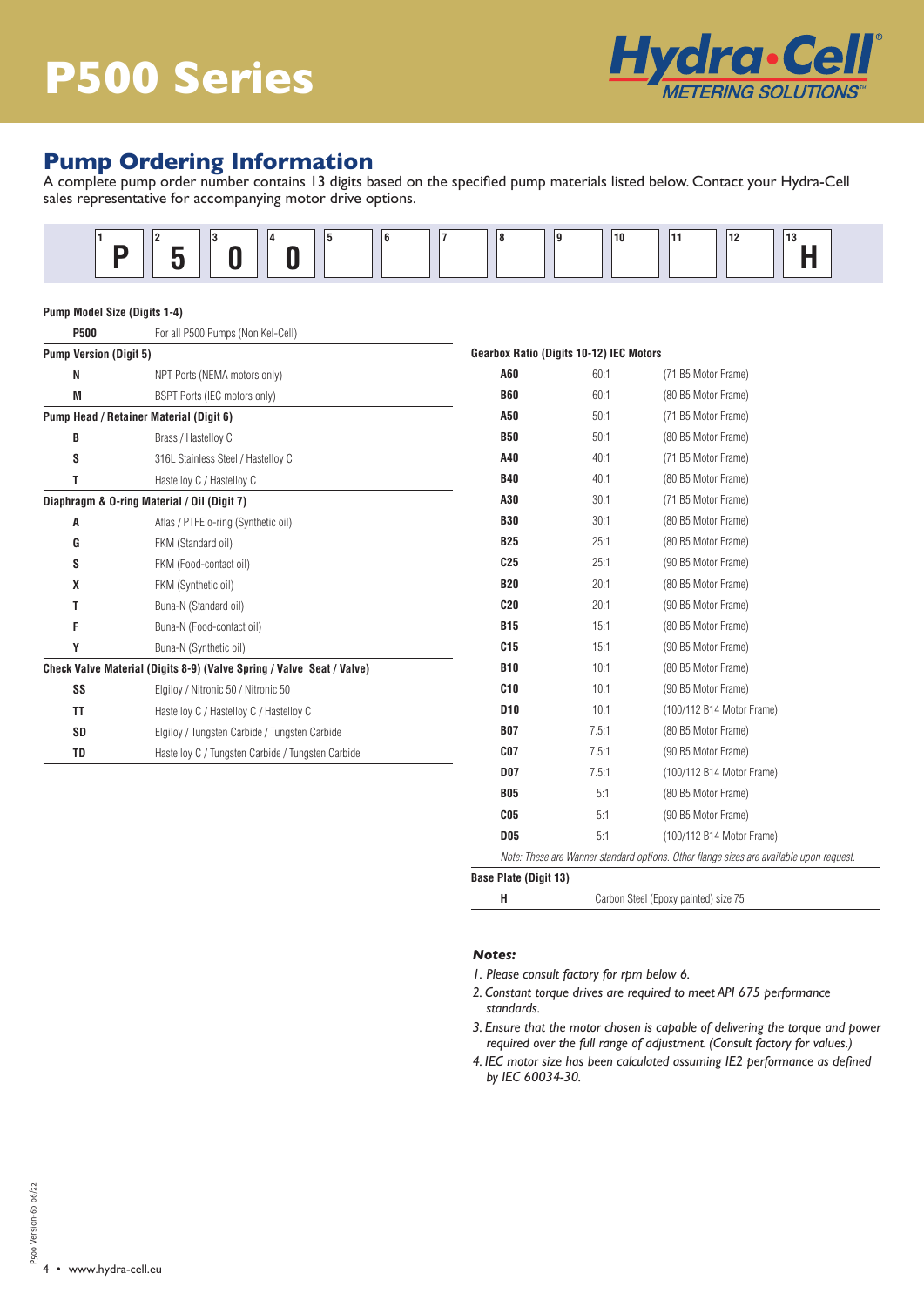# **P500 Series**



## **Calibration Cylinders**

| Port                 | <b>Cylinder</b> | <b>Cylinder</b> | <b>Maximum</b>     | <b>Part Number</b> |               | Dimensions - mm |
|----------------------|-----------------|-----------------|--------------------|--------------------|---------------|-----------------|
| <b>Size</b>          | Size (mL)       | Capacity (L/h)  | <b>Shaft (rpm)</b> | <b>BSPT Ports</b>  | <b>Height</b> | <b>Diameter</b> |
| <b>PVC Cylinders</b> |                 |                 |                    |                    |               |                 |
| 1/2"                 | 200             | 24              | 75                 | $111 - 001 - B$    | 482.6         | 38.1            |
| 3/4''                | 1000            | 120             | 300                | $111 - 003 - B$    | 558.8         | 63.5            |
| 1''                  | 2000            | 240             | 600                | $111 - 004 - B$    | 508.0         | 94.0            |
| $2^{\prime\prime}$   | 10000           | 1200            | $-$                | $111 - 006 - B$    | 635.0         | 176.5.0         |
| Glass Cylinders      |                 |                 |                    |                    |               |                 |
| 1/4''                | 30              | 3.6             | 36                 | $111 - 010 - B$    | 355.6         | 35.6            |
| 1/2"                 | 200             | 24              | 75                 | $111 - 011 - B$    | 533.4         | 63.5            |
| 3/4''                | 1000            | 120             | 300                | $111 - 013 - B$    | 685.8         | 88.9            |
| 1''                  | 2000            | 240             | 600                | $111 - 014 - B$    | 685.8         | 127.0           |



## **Back Pressure Valves**

|                  | <b>Maximum</b><br>Flow $(L/h)$ | Wetted*          | <b>Pressure</b><br><b>Adjustment</b> | <b>Maximum</b> | <b>Part Number</b> |
|------------------|--------------------------------|------------------|--------------------------------------|----------------|--------------------|
| <b>Port Size</b> | <b>Pulsating</b>               | <b>Materials</b> | <b>Range (bar)</b>                   | Temp $(°C)$    | (BSPT Ports)       |
|                  | 1135                           | Polypropylene    | $0.7 - 10.3$                         | 90             | 111-341-B          |
| $3/4$ " (DN 20)  | 1135                           | <b>PVDF</b>      | $0.7 - 10.3$                         | 90             | 111-343-B          |
|                  | 1135                           | 316 SST          | $0.7 - 10.3$                         | 149            | 111-346-B          |
|                  | 135                            | Hastelloy C      | $0.7 - 10.3$                         | 149            | 111-350-B          |



*\* Diaphragm material is PTFE on all models. Other materials available on request.*

## **Pressure Relief Valves**

|                        | <b>Maximum</b>   |                  | <b>Pressure</b>    |                |                    |  |
|------------------------|------------------|------------------|--------------------|----------------|--------------------|--|
|                        | Flow $(L/h)$     | Wetted*          | <b>Adjustment</b>  | <b>Maximum</b> | <b>Part Number</b> |  |
| <b>Port Size</b>       | <b>Pulsating</b> | <b>Materials</b> | <b>Range (bar)</b> | Temp $(°C)$    | (BSPT Ports)       |  |
|                        | 1135             | Polypropylene    | $0.7 - 10.3$       | 90             | $111 - 541 - B$    |  |
| 3/4" StdFlo<br>(DN 20) | 1135             | <b>PVDF</b>      | $0.7 - 10.3$       | 90             | $111 - 543 - B$    |  |
|                        | 1135             | 316 SST          | $0.7 - 10.3$       | 149            | $111 - 546 - B$    |  |
|                        | 1135             | Hastelloy C      | $0.7 - 10.3$       | 149            | $111 - 550 - B$    |  |
|                        | 2271             | Polypropylene    | $0.7 - 10.3$       | 90             | $111-641-B$        |  |
| 3/4" HiFlo             | 2271             | <b>PVDF</b>      | $0.7 - 10.3$       | 90             | $111 - 643 - B$    |  |
| (DN 20)                | 2271             | 316 SST          | $0.7 - 10.3$       | 149            | $111 - 646 - B$    |  |
|                        | 2271             | Hastelloy C      | $0.7 - 10.3$       | 149            | $111 - 650 - B$    |  |
| 3/4" High Pressure     | 4542             | 316 SST          | 24 - 172           | 149            | 111-746-B          |  |
| (DN 20)                | 4542             | Hastelloy C      | 24 - 172           | 149            | 111-750-B          |  |

*\* Diaphragm material is PTFE on all models. Other materials available on request.*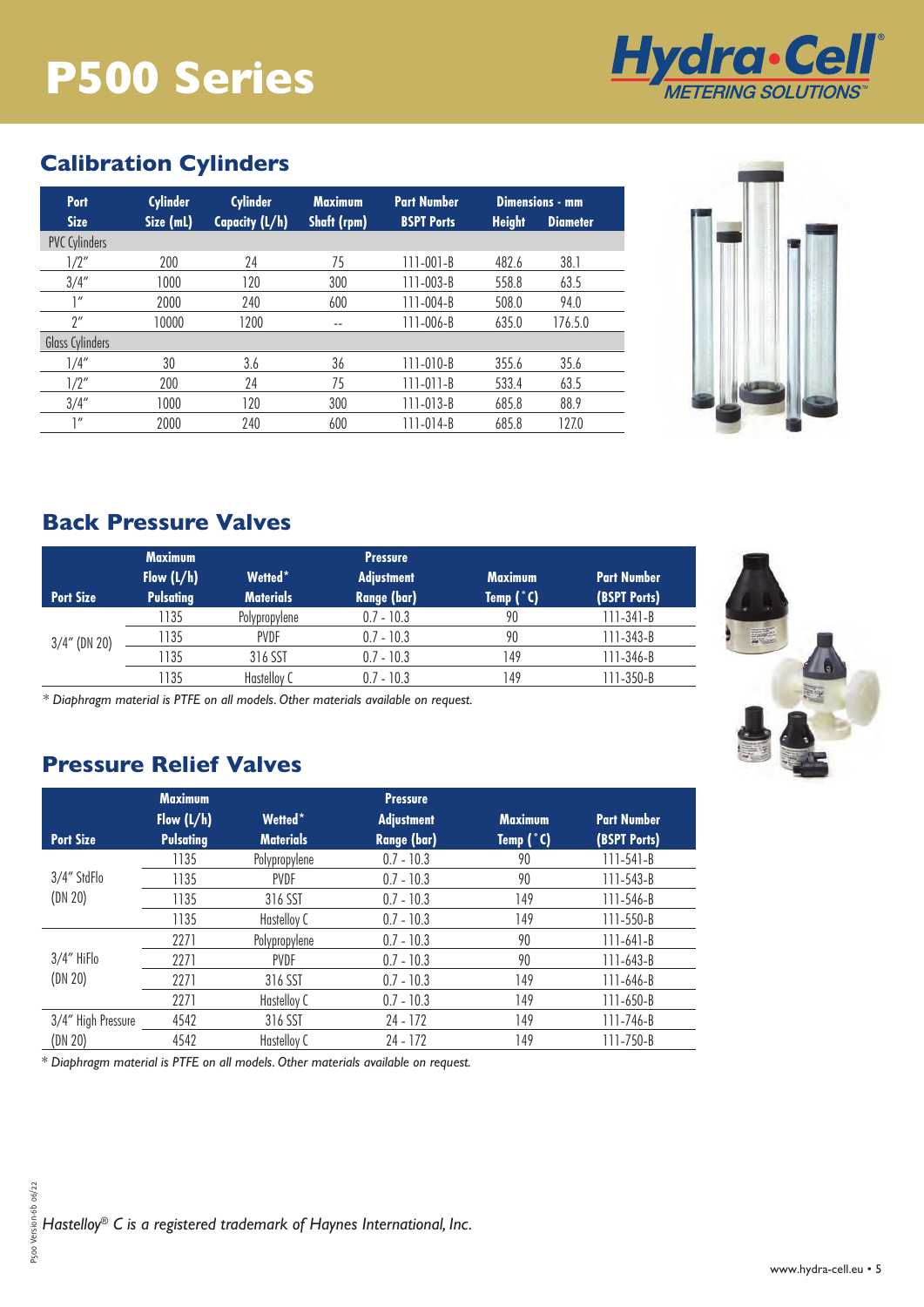# **P300 Series P500 Series**



man<br>Hudsarlı

# **Metering and Dosing Control Options**

## **Electronic Flow Rate Adjustment for Local Control**

- Force-cooled Drives supplied as standard
- IP66 Standard
- Various flow rate adjustments options including:
	- 1. On-board potentiometer(s)
	- 2. On-board key-pad controller with flow rate display
	- 3. Removable, hand-held key-pad controller for authorised personnel only
	- 4. Use the 10:1 Turndown table on Page 2 to select the correct motor kW for ambient temperatures up to 25˚C

## **Maximum Flow at Designated Pressure** (see table on Page 2)





*On-board keypad control Hand-held keypad control*

## **Control FreakTM for Sophisticated Local Control**

- Option available to control up to 6 x Hydra-Cell pumps with one Hydra-Cell "Control Freak"
- Multiple Variable Frequency Dive (VFD) options
- Enables programming for flow rate or totalisation
- Allows up to 10 x separate batch sequences
- Built-in calibration mode



P500 Version-6b 06/22 P500 Version-6b 06/22 6 • www.hydra-cell.eu